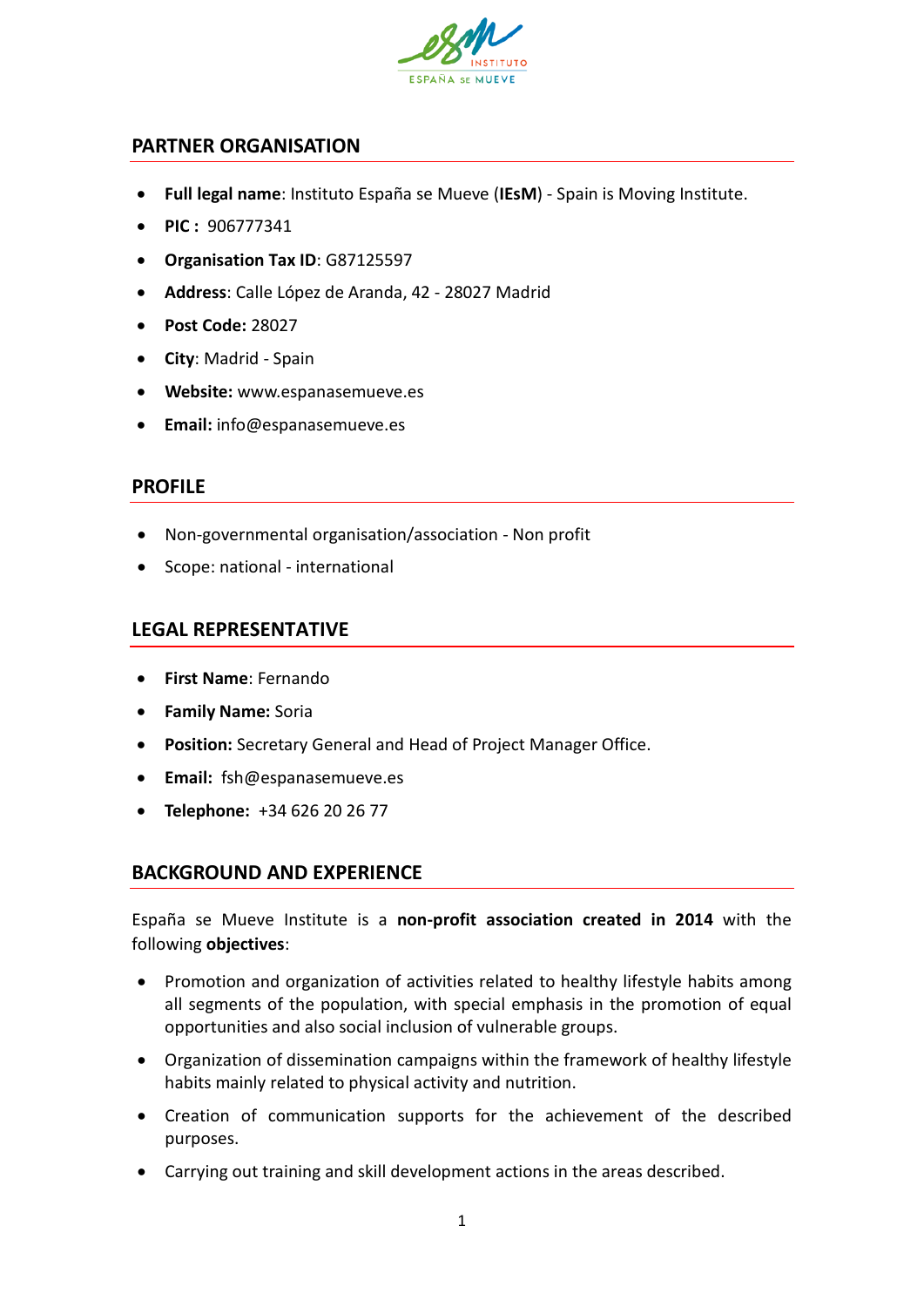

- Research projects to demonstrate the transversal benefits of practising sport.
- Creation of prizes to encourage the promotion, dissemination and research in these fields.
- Application of new technologies for the attainment of the described goals.

In order to achieve its goals, in 2014 it launched the national **Movimiento España se Mueve (EsM)** - *Spain is Moving Movement* -, which seeks to integrate all sport and health actors in the fight against obesity and sedentary lifestyles, in the promotion of inclusion, equal opportunities and education in values through the practice of physical activity and sport.

**IEsM´s** team works at all levels (local, regional, national and international) through synergies with all types of actors: public, private, professional and private entities. It currently has **78 partners** from the Sports and Health sectors, among them the **High Council of Sports (Ministry of Education, Culture and Sport), the Spanish Olympic Committee, the Ministry of Health, Regional Governments, municipalities** professional associations of sport and Health sectors (doctors, nurses, physiotherapists, podiatrists, pharmacists and all kind sport professionals), Foundations (Spanish Nutrition Foundation, the Spanish Heart Foundation...), the **Spanish Sports Press Association**, Universities, Sports Managers, Sports Federations and Associations, NGOs... we work like a network that connects al stakeholders within Sport & Health framework, including citizens.

**IEsM** has defined a regional model of action, the **pilot** of which we have been developing in the Madrid region since 2015 under the name **"Madrid se Mueve" (MsM) - Madrid is Moving -**. It has the support of all the entities that participate in EsM and with the regional government and regional institutions (Union of Madrid´s Sports Federations and Federation of Municipalities of Madrid), is being articulated mainly through a TV programs in the **regional television** (Telemadrid), and also **Radio**, Social media, written press and websites.

In March 2022 we will launch in **Teledeporte** (national public Sport channel) the national version of the TV program "Madrid se Mueve, its name will be "**Deportistas**".

Although it develops sports activities, **EsM** is mainly a communication initiative, through the dissemination of all the actions carried out in the field of Sport/Health and the promotion of good practices.

We work by **communication media/platforms** in all channels to reach all audiences. See at the appendix located at the end of the document the list of media platforms that are part of our media network.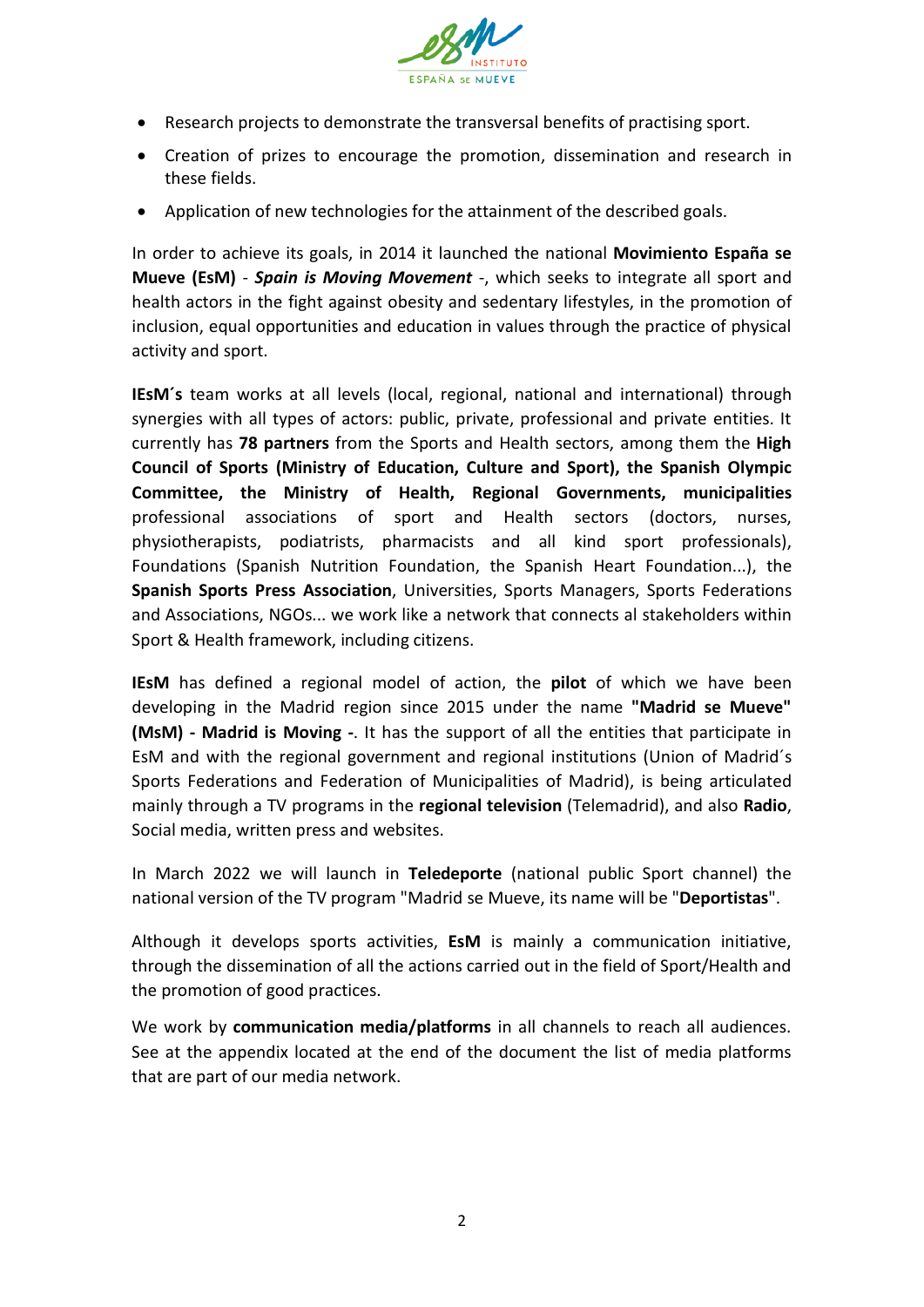

# **IEsM´S ADDED VALUE**

- We are a very versatile/transversal partner:
	- o We can participate in different work packages because we have experience in creating different actions/outputs such as sports events, conferences, investigations, reports...
	- o Due to the fact that we are specialized in communication / dissemination, we work all the areas/topics related to sport: health, nutrition, healthy habits, all kind of sports, equality, social inclusion, promotion/awareness, grassroots sports, education, research, etc...
- Experience in UE+ projects (as coordinator and participant).
- Institutional support from Public Organizations at all levels: local, regional, national. See page 2.
- The support of EsM´s partners (78).
- In summary, connection to all sport and health stakeholders in Spain: through our network we work with Public Administrations, Companies, NOGs, professional associations, universities and educational centers, professionals and citizens.
- A background of more than 30 years of experience in the sport & health communication sector.
- **We work mainly as a Media entity specialized in dissemination**:
	- o When we participate as a partner, in addition to the participation in other work packages (WP), we specifically design and coordinate an additional Dissemination WP: regarding the size and topic of the project, we design its structure and content, monitor the partners, create contents and deliver a final dissemination report for the EU Commission.
	- o Additionally, we offer guaranteed dissemination by all the communication media that participate in EsM Communication Media Network (see pages 2 and 3 of this document).
	- o The European Commission constantly highlights the importance of dissemination, as a key area for each project. Actually it is one of the main sections of the project to be analyzed at the submission stage of the project and also at the final evaluation by the EU Commission once the project is finished. *"A project that is not known is as if it did not exist."*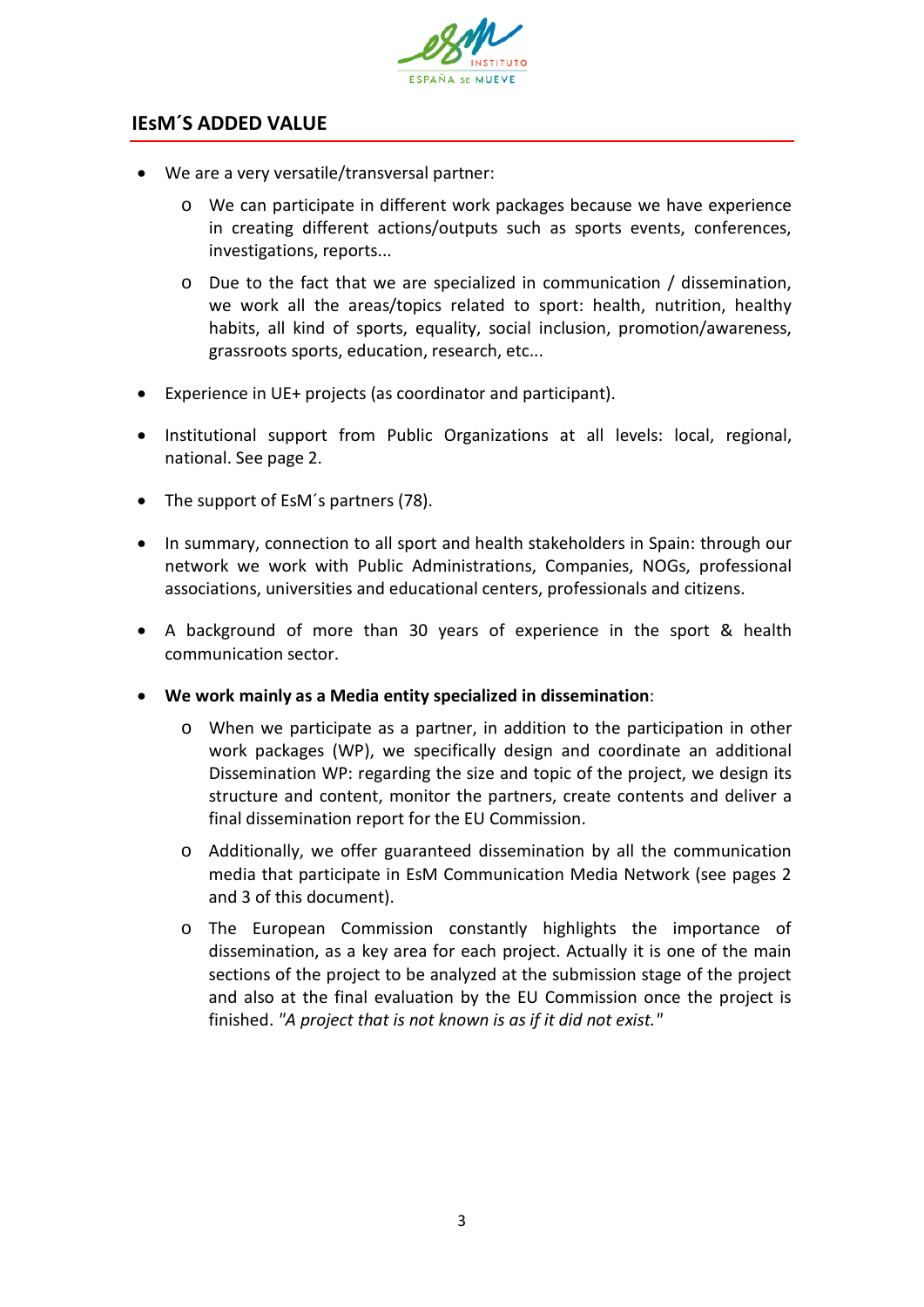

# **APPENDIX:**

## **IEsM´S MEDIA NETWORK**

## • **IEsM´s media:**

- o [www.españasemueve.es:](http://www.espanasemueve.es/) EsM's website, which echoes all the actions developed in EsM's field of work.
	- More than 100,000 visits per month.
	- **National level.**
	- **Target: all audiences.**
- o **IEsM section at Marca.com**: the world's number one sports website for Spanish speakers, has more than seven million hits a day. It is a blog that complements the EsM website.
	- <http://www.marca.com/blogs/espanasemueve/>
	- **National level.**
	- **Target: all audiences.**
- o **TV Program "Madrid se Mueve":** integrated into the MsM regional pilot. Spreads healthy lifestyle habits and stories related to physical activity practice. He just turned 263 programs and 19 awards.
	- <https://www.youtube.com/user/Espanasemueve>
	- Scope: Madrid Region.
	- **Target: all audiences.**
	- Around 50.000 viewers.
	- It is broadcasted on Saturday's morning
- o **Nacional TV Program "Deportistas":** is the national version of "Madrid se Mueve" TV program. This new program will start in March 2022.
- o **Social Media**: Facebook, Twitter, Instagram, Youtube and Linkedin.

• **IEsM´s media partners:**

- o [www.munideporte.com:](http://www.munideporte.com/) a website launched in 2004 ago in the field of "sports for all".
	- More than 200.000 visits per month.
	- **National level.**
	- **Target: sports professionals and related sectors.**